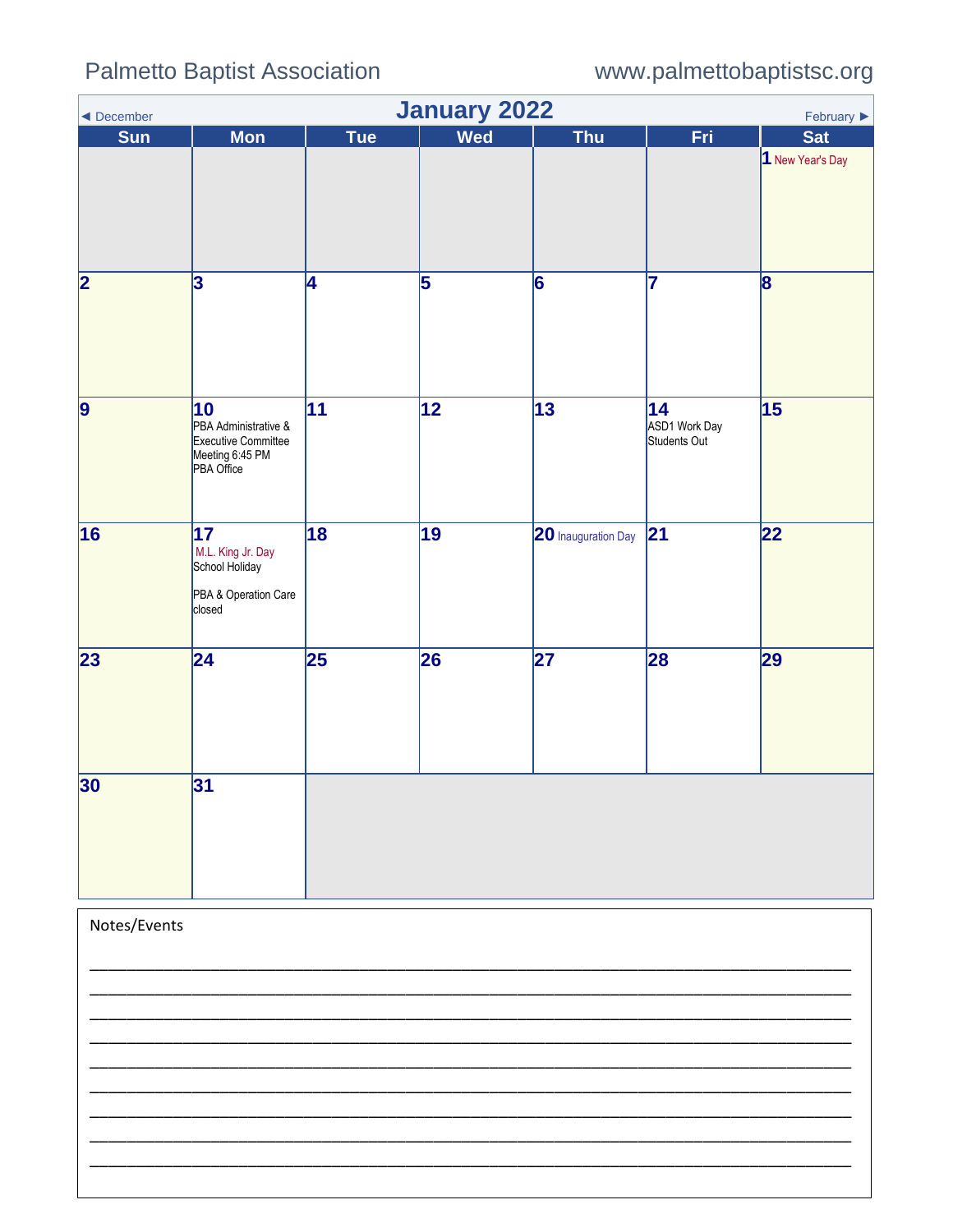# Palmetto Baptist Association [www.palmettobaptistsc.org](http://www.palmettobaptistsc.org/)

<span id="page-1-0"></span>

| <b>February 2022</b><br>March $\blacktriangleright$<br>I January |                         |                                                                                                   |                 |                 |                                     |                         |  |  |
|------------------------------------------------------------------|-------------------------|---------------------------------------------------------------------------------------------------|-----------------|-----------------|-------------------------------------|-------------------------|--|--|
| <b>Sun</b>                                                       | <b>Mon</b>              | Tue                                                                                               | <b>Wed</b>      | <b>Thu</b>      | Fri                                 | <b>Sat</b>              |  |  |
|                                                                  |                         | 1                                                                                                 | 2 Groundhog Day | 3               | 4                                   | $\overline{\mathbf{5}}$ |  |  |
| 6 Super Bowl                                                     | $\mathsf{\overline{7}}$ | 8                                                                                                 | 9               | 10              | 11                                  | 12                      |  |  |
| 13                                                               | 14 Valentine's Day      | $\overline{15}$                                                                                   | 16              | $\overline{17}$ | 18<br>ASD1 Work Day<br>Students Out | 19                      |  |  |
|                                                                  |                         | Focus on WMU February 14-20, 2022                                                                 |                 |                 |                                     |                         |  |  |
|                                                                  |                         |                                                                                                   |                 |                 |                                     |                         |  |  |
| 20<br>Focus on WMU                                               | 21 Presidents Day       | 22<br>Nomination Committee<br>Meeting 10:00 AM<br>PBA Office<br>New Council for April<br>PBA Mtg. | 23              | $\overline{24}$ | $\overline{25}$                     | 26                      |  |  |
| $\overline{27}$                                                  | 28                      |                                                                                                   |                 |                 |                                     |                         |  |  |
| Notes/Events                                                     |                         |                                                                                                   |                 |                 |                                     |                         |  |  |
|                                                                  |                         |                                                                                                   |                 |                 |                                     |                         |  |  |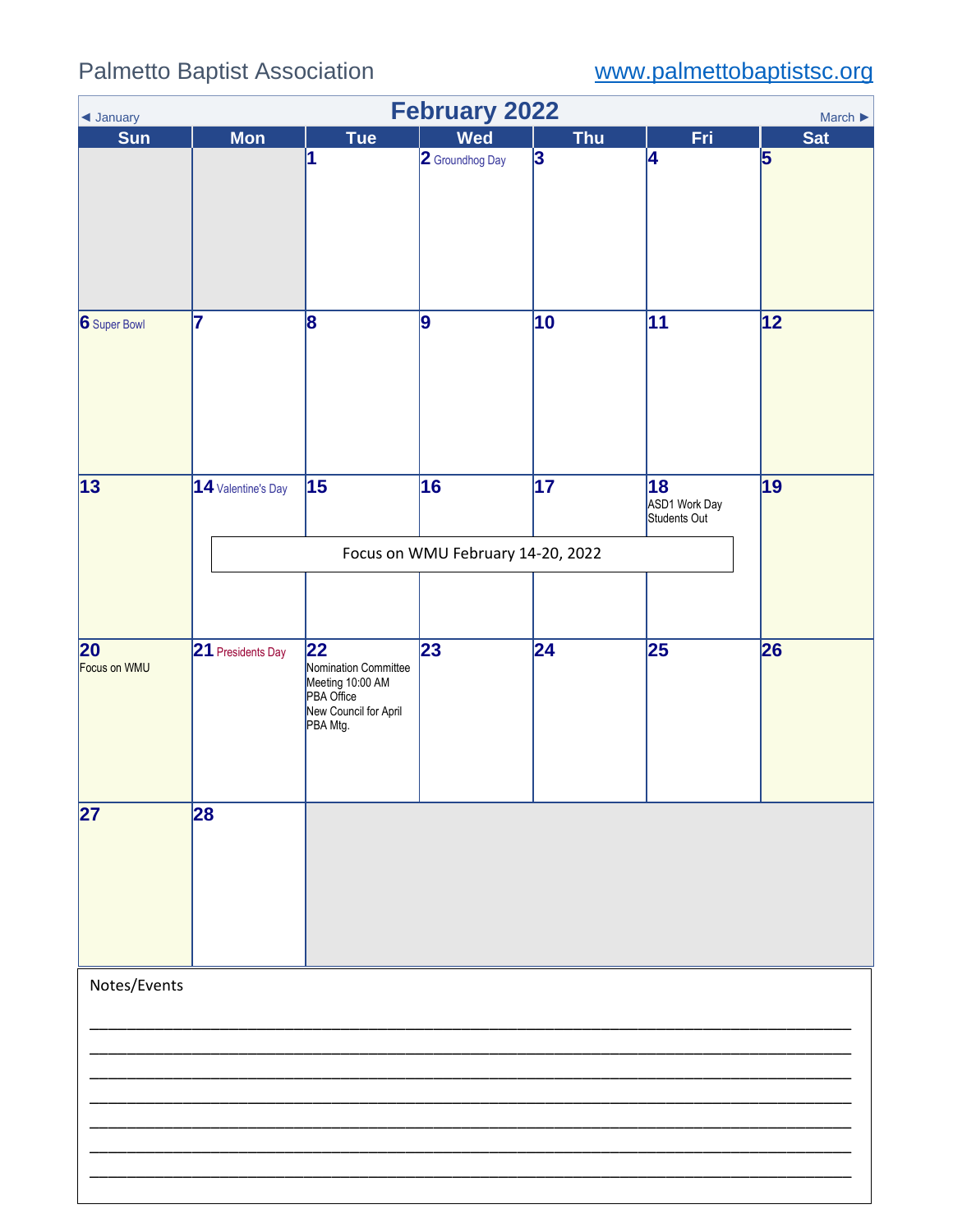<span id="page-2-0"></span>

| <b>March 2022</b><br>April ▶<br>◀ February |                                     |                                                                                                        |                 |                                                                                                                                                                       |                                                             |                |  |  |  |
|--------------------------------------------|-------------------------------------|--------------------------------------------------------------------------------------------------------|-----------------|-----------------------------------------------------------------------------------------------------------------------------------------------------------------------|-------------------------------------------------------------|----------------|--|--|--|
| <b>Sun</b>                                 | <b>Mon</b>                          | <b>Tue</b>                                                                                             | <b>Wed</b>      | <b>Thu</b>                                                                                                                                                            | Fri                                                         | <b>Sat</b>     |  |  |  |
|                                            |                                     | 1                                                                                                      | 2 Ash Wednesday | 3                                                                                                                                                                     | 4                                                           | $\overline{5}$ |  |  |  |
| $\vert 6 \vert$                            | 7                                   | 8<br>PBA Senior Adult<br>Luncheon<br><b>Hillcrest Baptist</b><br>Program at 10:00AM<br>Lunch to follow | 9               | 10                                                                                                                                                                    | 11                                                          | 12             |  |  |  |
|                                            |                                     |                                                                                                        |                 | Season of North American Missions- Study & Prayer- March 6-13, 2021 Annie Armstrong Offering.<br>PBA WMU Salad Supper-6:30PM PBA Office, 3/8/22 bring salad to share. |                                                             |                |  |  |  |
| 13 Daylight Saving<br><b>Begins</b>        | 14<br>ASD1 Work Day<br>Students Out | 15                                                                                                     | 16              | 17 Saint Patrick's Day 18                                                                                                                                             |                                                             | 19             |  |  |  |
| 20 Start of Spring<br>(Spring Equinox)     | 21                                  | 22                                                                                                     | 23              | 24                                                                                                                                                                    | 25<br><b>WMU Annual State</b><br>Meeting<br>Goose Creek, SC | 26             |  |  |  |
| $\overline{27}$                            | 28                                  | 29                                                                                                     | 30              | 31                                                                                                                                                                    |                                                             |                |  |  |  |
| Notes/Events                               |                                     |                                                                                                        |                 |                                                                                                                                                                       |                                                             |                |  |  |  |

\_\_\_\_\_\_\_\_\_\_\_\_\_\_\_\_\_\_\_\_\_\_\_\_\_\_\_\_\_\_\_\_\_\_\_\_\_\_\_\_\_\_\_\_\_\_\_\_\_\_\_\_\_\_\_\_\_\_\_\_\_\_\_\_\_\_\_\_\_\_\_\_\_\_\_\_\_\_\_\_\_\_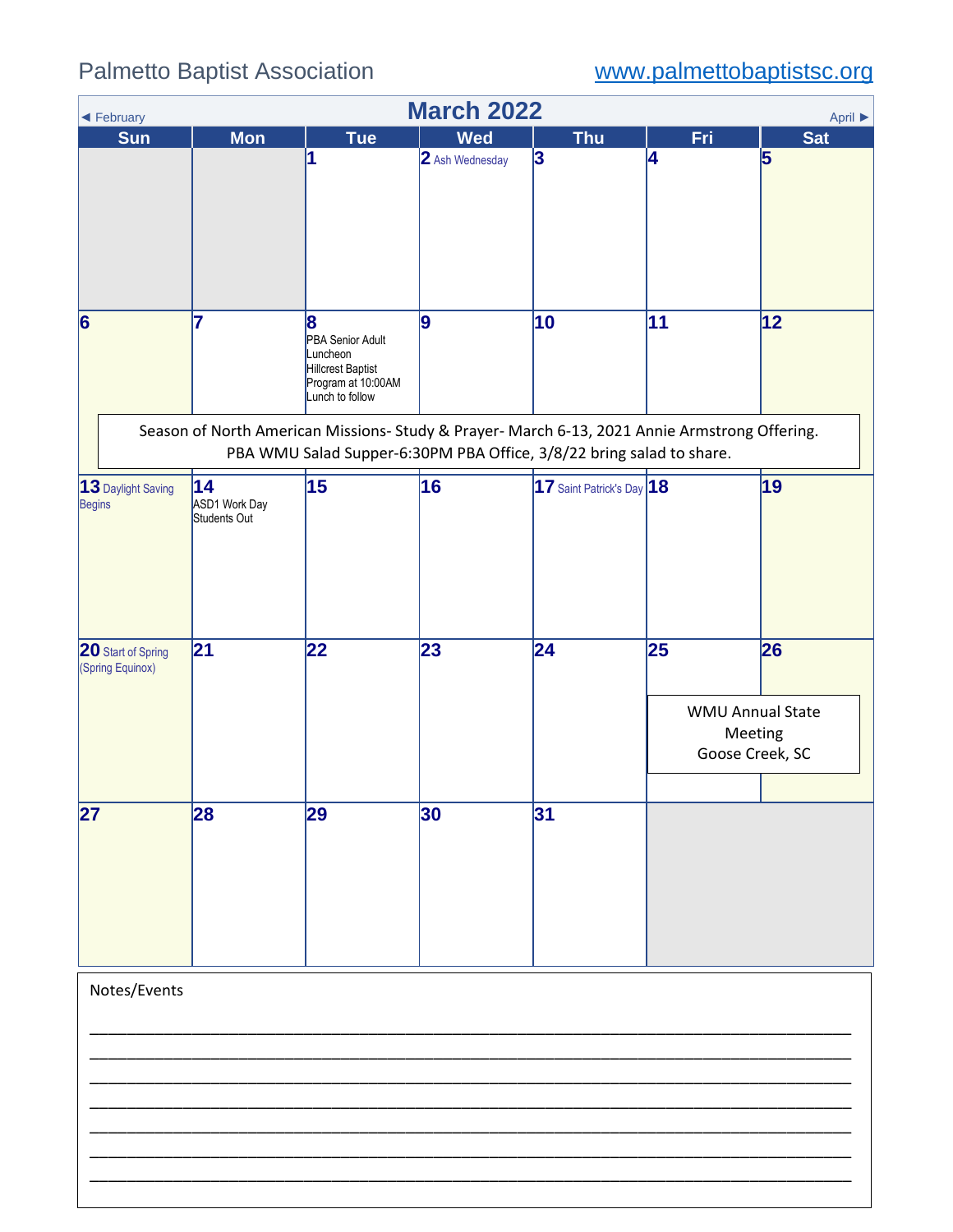# Palmetto Baptist Association [www.palmettobaptistsc.org](http://www.palmettobaptistsc.org/)

<span id="page-3-0"></span>

| ◀ March      | <b>April 2022</b><br>$May \triangleright$                                          |                                                                                    |                                    |                  |                 |            |  |  |  |
|--------------|------------------------------------------------------------------------------------|------------------------------------------------------------------------------------|------------------------------------|------------------|-----------------|------------|--|--|--|
| <b>Sun</b>   | <b>Mon</b>                                                                         | <b>Tue</b>                                                                         | <b>Wed</b>                         | <b>Thu</b>       | Fri             | <b>Sat</b> |  |  |  |
|              |                                                                                    |                                                                                    |                                    |                  | 1               | 2          |  |  |  |
| 3            | 14                                                                                 | 5<br>Associational WMU<br>Spring Meeting PBA<br>Office 7:00PM                      | 6                                  | 7                | $\vert 8 \vert$ | 9          |  |  |  |
| $ 10\rangle$ | 11                                                                                 | 12 <br>Palmetto Association & Operation Care closed for Easter Holiday.            | 13<br>ASDI - School Spring Break   | 14 Holy Thursday | 15 Good Friday  | 16         |  |  |  |
| 17 Easter    | 18 Tax Day (Taxes<br>Due)                                                          | 19<br><b>PBA Ministers</b><br>Luncheon 11:00am<br>PBA Office<br>Speaker: Tony Beam | 20                                 | $\overline{21}$  | 22 Earth Day    | 23         |  |  |  |
| 24           | 25<br>PBA Administrative &<br>Executive Committee<br>Meeting 6:45 PM<br>PBA Office | 26                                                                                 | 27 Administrative<br>Professionals | 28               | 29 Arbor Day    | 30         |  |  |  |
| Notes/Events |                                                                                    |                                                                                    |                                    |                  |                 |            |  |  |  |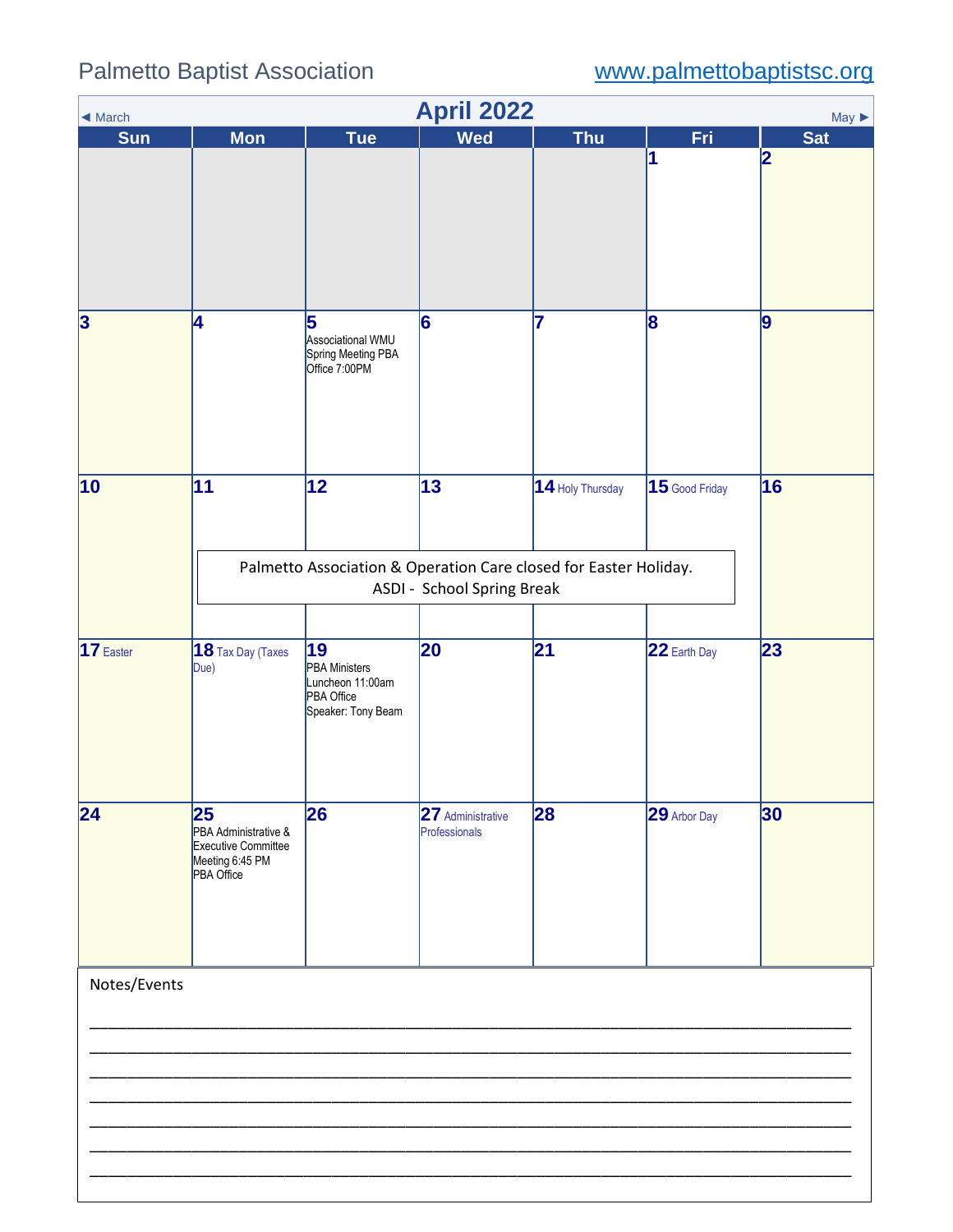<span id="page-4-0"></span>

| <b>May 2022</b><br>June $\blacktriangleright$<br>◀ April                    |                                                                                                 |                 |            |                                           |                 |                     |  |  |  |
|-----------------------------------------------------------------------------|-------------------------------------------------------------------------------------------------|-----------------|------------|-------------------------------------------|-----------------|---------------------|--|--|--|
| <b>Sun</b>                                                                  | <b>Mon</b>                                                                                      | <b>Tue</b>      | <b>Wed</b> | Thu                                       | Fri             | <b>Sat</b>          |  |  |  |
| $\vert$ 1                                                                   | 2                                                                                               | 3               | 4          | 5 Cinco De Mayo                           | 6               | 17                  |  |  |  |
| 8 Mother's Day<br>Mother's Day<br>Offering for<br>Martha Franks &<br>Bethea | 9                                                                                               | 10              | 11         | 12 <br>Ministry Health Kits<br>due in PBA | 13              | 14                  |  |  |  |
| 15                                                                          | 16<br>Distribution of Health<br>Kits for Community<br>Missions<br><b>WMU Mission</b><br>Project | $\overline{17}$ | 18         | $\overline{19}$                           | 20              | 21 Armed Forces Day |  |  |  |
| 22                                                                          | 23                                                                                              | 24              | 25         | 26                                        | $\overline{27}$ | 28                  |  |  |  |
| 29                                                                          | 30 Memorial Day<br>ASD1 School<br>Holiday<br>PBA & Operation<br>Care closed.                    | 31              |            |                                           |                 |                     |  |  |  |
| Notes/Events                                                                |                                                                                                 |                 |            |                                           |                 |                     |  |  |  |

\_\_\_\_\_\_\_\_\_\_\_\_\_\_\_\_\_\_\_\_\_\_\_\_\_\_\_\_\_\_\_\_\_\_\_\_\_\_\_\_\_\_\_\_\_\_\_\_\_\_\_\_\_\_\_\_\_\_\_\_\_\_\_\_\_\_\_\_\_\_\_\_\_\_\_\_\_\_\_\_\_\_

 $\mathcal{L}_\text{max}$  and  $\mathcal{L}_\text{max}$  and  $\mathcal{L}_\text{max}$  and  $\mathcal{L}_\text{max}$  and  $\mathcal{L}_\text{max}$  and  $\mathcal{L}_\text{max}$ 

\_\_\_\_\_\_\_\_\_\_\_\_\_\_\_\_\_\_\_\_\_\_\_\_\_\_\_\_\_\_\_\_\_\_\_\_\_\_\_\_\_\_\_\_\_\_\_\_\_\_\_\_\_\_\_\_\_\_\_\_\_\_\_\_\_\_\_\_\_\_\_\_\_\_\_\_\_\_\_\_\_\_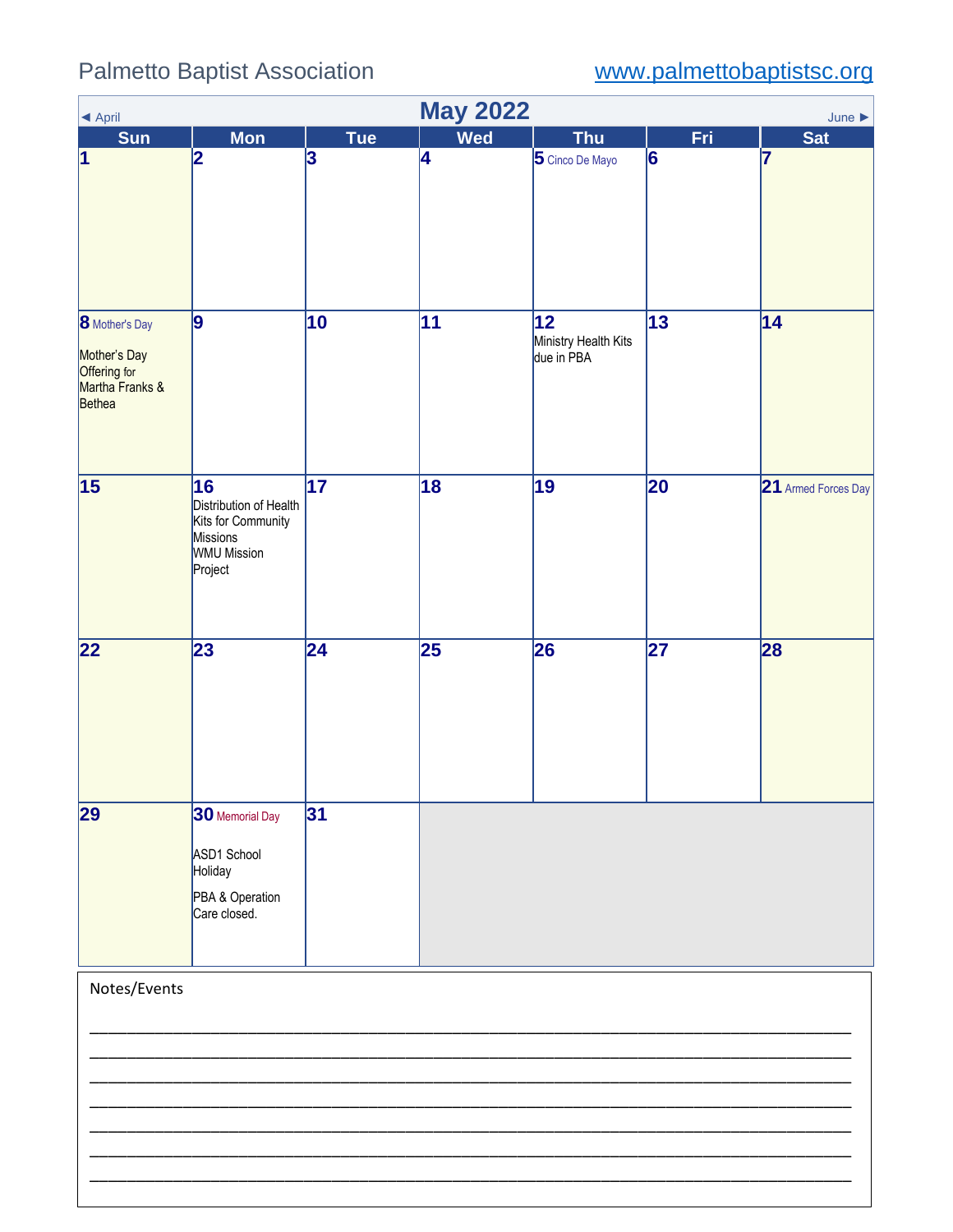<span id="page-5-0"></span>

| <b>June 2022</b><br>July $\blacktriangleright$<br>$\triangleleft$ May |                                                                                                             |                                                                                                              |            |                                             |                                                                                   |            |  |  |  |
|-----------------------------------------------------------------------|-------------------------------------------------------------------------------------------------------------|--------------------------------------------------------------------------------------------------------------|------------|---------------------------------------------|-----------------------------------------------------------------------------------|------------|--|--|--|
| <b>Sun</b>                                                            | <b>Mon</b>                                                                                                  | <b>Tue</b>                                                                                                   | <b>Wed</b> | <b>Thu</b>                                  | <b>Fri</b>                                                                        | <b>Sat</b> |  |  |  |
| needed.                                                               | PBA Missions for June-July<br>Care Bag Ministry & School Supplies<br>See PBA Newsletter for a list of items |                                                                                                              | 1          | 2<br>Last day of school<br>ASD <sub>1</sub> | 3                                                                                 | 4          |  |  |  |
| 5                                                                     | $\vert 6 \vert$                                                                                             | 7                                                                                                            | 8          | 9                                           | 10                                                                                | 11         |  |  |  |
| $\overline{12}$                                                       | 13                                                                                                          | 14 Flag Day<br>PBA Senior Adult<br>Luncheon<br>Pelzer First Baptist<br>Program at 10:00AM<br>Lunch to follow | 15         | 16                                          | $\overline{17}$                                                                   | 18         |  |  |  |
| 19 Father's Day                                                       | 20                                                                                                          | 21 Start of Summer<br>(Summer Solstice)                                                                      | 22         | 23                                          | 24                                                                                | 25         |  |  |  |
| 26                                                                    | 27                                                                                                          | 28                                                                                                           | 29         | 30                                          | <b>Associational WMU Annual</b><br>Church-Wide Fall Meeting.<br>Time & Place: TBA |            |  |  |  |
| Notes/Events                                                          |                                                                                                             |                                                                                                              |            |                                             |                                                                                   |            |  |  |  |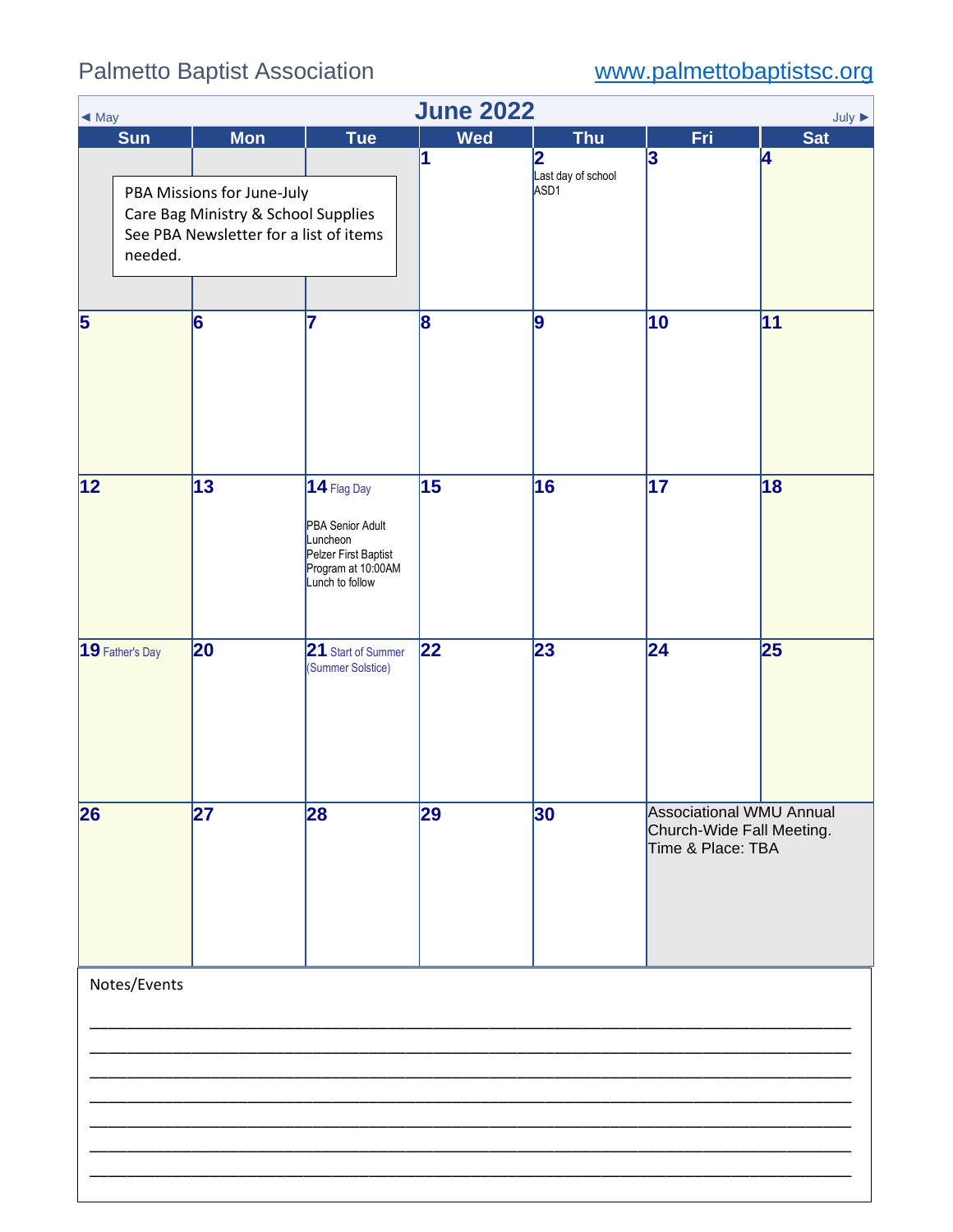# Palmetto Baptist Association [www.palmettobaptistsc.org](http://www.palmettobaptistsc.org/)

<span id="page-6-0"></span>

| <b>July 2022</b><br>August $\blacktriangleright$<br>$\triangleleft$ June  |                                                                                                             |                                                                                                                |            |                                                                  |            |                         |  |  |  |
|---------------------------------------------------------------------------|-------------------------------------------------------------------------------------------------------------|----------------------------------------------------------------------------------------------------------------|------------|------------------------------------------------------------------|------------|-------------------------|--|--|--|
| <b>Sun</b>                                                                | <b>Mon</b>                                                                                                  | Tue <sup>1</sup>                                                                                               | <b>Wed</b> | <b>Thu</b>                                                       | <b>Fri</b> | <b>Sat</b>              |  |  |  |
| needed.                                                                   | PBA Missions for June-July<br>Care Bag Ministry & School Supplies<br>See PBA Newsletter for a list of items |                                                                                                                |            |                                                                  | 1          | $\overline{\mathbf{2}}$ |  |  |  |
| $\vert 3 \vert$                                                           | 4 Independence Day                                                                                          | $\vert$ 5                                                                                                      | 6          | 7<br>PBA & Operation Care closed for Holiday July 4-8, 2022      | $\bf{8}$   | $\overline{9}$          |  |  |  |
| 10                                                                        | 11                                                                                                          | 12                                                                                                             | 13         | 14                                                               | 15         | 16                      |  |  |  |
| 17                                                                        | 18<br>PBA Administration &<br>Executive Meeting<br>6:45PM PBA Office                                        | 19<br><b>PBA Nomination</b><br>Committee Meeting<br>10:00AM PBA Office<br>Finalize Reports for Fall<br>Meeting | 20         | 21                                                               | 22         | 23                      |  |  |  |
| 24                                                                        | 25                                                                                                          | 26                                                                                                             | 27         | 28<br>School Supplies & Care<br>Bag Ministry items due<br>in PBA | 29         | 30                      |  |  |  |
| 31<br>Associational TnT<br>Event 6:00PM<br>Place: TBA<br>Teens & Twenties |                                                                                                             |                                                                                                                |            |                                                                  |            |                         |  |  |  |
| Notes/Events                                                              |                                                                                                             |                                                                                                                |            |                                                                  |            |                         |  |  |  |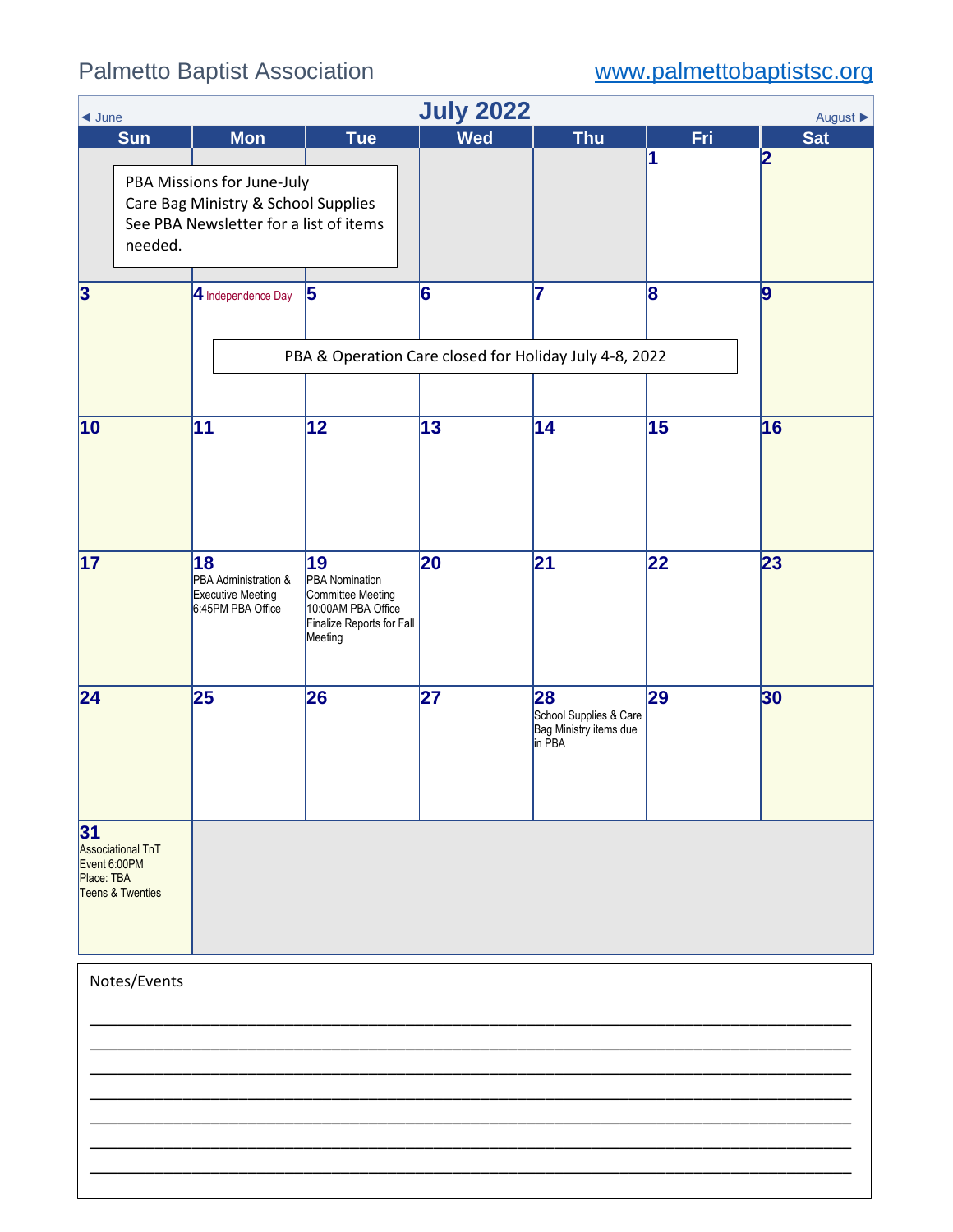<span id="page-7-0"></span>

| $\blacktriangleleft$ July | <b>August 2022</b><br>September ▶                                                               |                                               |                                                                                                   |                                                                              |      |            |  |  |  |  |
|---------------------------|-------------------------------------------------------------------------------------------------|-----------------------------------------------|---------------------------------------------------------------------------------------------------|------------------------------------------------------------------------------|------|------------|--|--|--|--|
| <b>Sun</b>                | <b>Mon</b>                                                                                      | <b>Tue</b>                                    | <b>Wed</b>                                                                                        | <b>Thu</b>                                                                   | Fri. | <b>Sat</b> |  |  |  |  |
|                           | 1                                                                                               | 2                                             | 3                                                                                                 | 14<br>School Supplies delivered to local schools<br><b>Volunteers Needed</b> | 5    | 6          |  |  |  |  |
| $\overline{\mathbf{7}}$   | 8<br>Time Place Preacher<br>Meeting 10:00AM<br>PBA Office<br>Reports for Fall Meeting           | 9                                             | 10                                                                                                | 11                                                                           | 12   | 13         |  |  |  |  |
| 14                        | 15<br>Resolution Committee<br>Meeting 10:00AM<br>PBA Office<br>Reports for Fall Meeting         | 16<br>First Day of School<br>ASD <sub>1</sub> | 17<br>History Committee<br>Report needed for Fall<br>Meeting                                      | 18                                                                           | 19   | 20         |  |  |  |  |
| 21                        | 22<br>Order of Business<br>Meeting 10:00AM<br>PBA Office<br>Prepare Program for<br>Fall Meeting | 23                                            | $ 24\rangle$<br>Finance Committee<br>Meeting 10:00AM<br>PBA Office<br>New Budget for<br>2022-2023 | 25                                                                           | 26   | 27         |  |  |  |  |
| $\overline{28}$           | 29                                                                                              | 30                                            | 31                                                                                                |                                                                              |      |            |  |  |  |  |
| Notes/Events              |                                                                                                 |                                               |                                                                                                   |                                                                              |      |            |  |  |  |  |

\_\_\_\_\_\_\_\_\_\_\_\_\_\_\_\_\_\_\_\_\_\_\_\_\_\_\_\_\_\_\_\_\_\_\_\_\_\_\_\_\_\_\_\_\_\_\_\_\_\_\_\_\_\_\_\_\_\_\_\_\_\_\_\_\_\_\_\_\_\_\_\_\_\_\_\_\_\_\_\_\_\_ \_\_\_\_\_\_\_\_\_\_\_\_\_\_\_\_\_\_\_\_\_\_\_\_\_\_\_\_\_\_\_\_\_\_\_\_\_\_\_\_\_\_\_\_\_\_\_\_\_\_\_\_\_\_\_\_\_\_\_\_\_\_\_\_\_\_\_\_\_\_\_\_\_\_\_\_\_\_\_\_\_\_ \_\_\_\_\_\_\_\_\_\_\_\_\_\_\_\_\_\_\_\_\_\_\_\_\_\_\_\_\_\_\_\_\_\_\_\_\_\_\_\_\_\_\_\_\_\_\_\_\_\_\_\_\_\_\_\_\_\_\_\_\_\_\_\_\_\_\_\_\_\_\_\_\_\_\_\_\_\_\_\_\_\_ \_\_\_\_\_\_\_\_\_\_\_\_\_\_\_\_\_\_\_\_\_\_\_\_\_\_\_\_\_\_\_\_\_\_\_\_\_\_\_\_\_\_\_\_\_\_\_\_\_\_\_\_\_\_\_\_\_\_\_\_\_\_\_\_\_\_\_\_\_\_\_\_\_\_\_\_\_\_\_\_\_\_ \_\_\_\_\_\_\_\_\_\_\_\_\_\_\_\_\_\_\_\_\_\_\_\_\_\_\_\_\_\_\_\_\_\_\_\_\_\_\_\_\_\_\_\_\_\_\_\_\_\_\_\_\_\_\_\_\_\_\_\_\_\_\_\_\_\_\_\_\_\_\_\_\_\_\_\_\_\_\_\_\_\_ \_\_\_\_\_\_\_\_\_\_\_\_\_\_\_\_\_\_\_\_\_\_\_\_\_\_\_\_\_\_\_\_\_\_\_\_\_\_\_\_\_\_\_\_\_\_\_\_\_\_\_\_\_\_\_\_\_\_\_\_\_\_\_\_\_\_\_\_\_\_\_\_\_\_\_\_\_\_\_\_\_\_ \_\_\_\_\_\_\_\_\_\_\_\_\_\_\_\_\_\_\_\_\_\_\_\_\_\_\_\_\_\_\_\_\_\_\_\_\_\_\_\_\_\_\_\_\_\_\_\_\_\_\_\_\_\_\_\_\_\_\_\_\_\_\_\_\_\_\_\_\_\_\_\_\_\_\_\_\_\_\_\_\_\_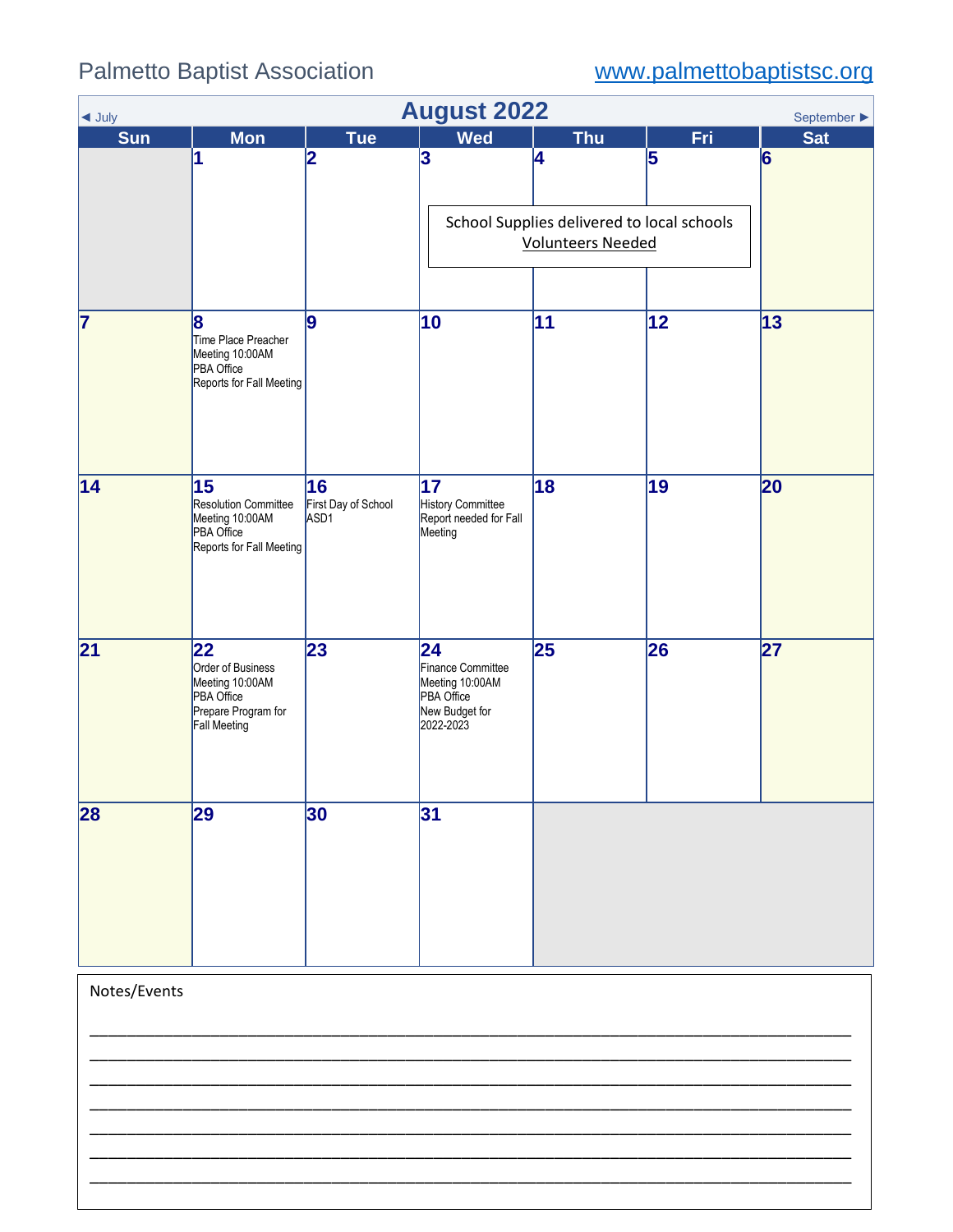<span id="page-8-0"></span>

| ◀ August       |                                                                                                                   |                                                                                                 | <b>September 2022</b> |                                                                                                                            |                                                                                       | October ▶                                  |
|----------------|-------------------------------------------------------------------------------------------------------------------|-------------------------------------------------------------------------------------------------|-----------------------|----------------------------------------------------------------------------------------------------------------------------|---------------------------------------------------------------------------------------|--------------------------------------------|
| <b>Sun</b>     | <b>Mon</b>                                                                                                        | <b>Tue</b>                                                                                      | <b>Wed</b>            | <b>Thu</b>                                                                                                                 | Fri                                                                                   | <b>Sat</b>                                 |
|                | Need numbers from PBA Churches for<br>PBA Christmas Mission Project<br><b>Christmas Clothing for Kids</b>         |                                                                                                 |                       | 1                                                                                                                          | 2                                                                                     | $\mathbf{3}$                               |
| 4              | $5$ Labor Day<br>School Holiday<br>PBA & Operation Care<br>closed                                                 | 6                                                                                               | 7                     | 8                                                                                                                          | 9                                                                                     | 10                                         |
| 11 Patriot Day | $ 12\rangle$                                                                                                      | 13<br>PBA Senior Adult<br>Luncheon<br>Columbia Baptist<br>Program at 10:00AM<br>Lunch to follow | 14                    | 15                                                                                                                         | 16                                                                                    | $\overline{17}$<br>Children's Missions Day |
|                |                                                                                                                   |                                                                                                 |                       |                                                                                                                            | Season of Prayer for State Missions and Janie Chapman Offering. September 11-18, 2021 |                                            |
| 18             | 19<br>In Memoriam List due<br>from PBA Churches<br>Report for Fall Meeting                                        | 20                                                                                              | 21                    | 22 Start of Fall<br>(Autumnal Equinox)<br>See You At The Pole<br>School Prayer at the<br>Flag Pole<br>For info-- Syatp.com | 23                                                                                    | 24                                         |
| 25             | 26<br>ALL REPORTS DUE;<br>Nominating<br>PBA Assoc. Council<br>Resolution<br>Finance<br>Family Ministry<br>History | 27<br>Reminder to all<br>churches.<br>ACP's due 10/20/22                                        | 28                    | 29                                                                                                                         | 30<br>ASD1 Work Day<br>Students Out                                                   |                                            |
| Notes/Events   |                                                                                                                   |                                                                                                 |                       |                                                                                                                            |                                                                                       |                                            |

 $\mathcal{L}_\mathcal{L} = \mathcal{L}_\mathcal{L} = \mathcal{L}_\mathcal{L} = \mathcal{L}_\mathcal{L} = \mathcal{L}_\mathcal{L} = \mathcal{L}_\mathcal{L} = \mathcal{L}_\mathcal{L} = \mathcal{L}_\mathcal{L} = \mathcal{L}_\mathcal{L} = \mathcal{L}_\mathcal{L} = \mathcal{L}_\mathcal{L} = \mathcal{L}_\mathcal{L} = \mathcal{L}_\mathcal{L} = \mathcal{L}_\mathcal{L} = \mathcal{L}_\mathcal{L} = \mathcal{L}_\mathcal{L} = \mathcal{L}_\mathcal{L}$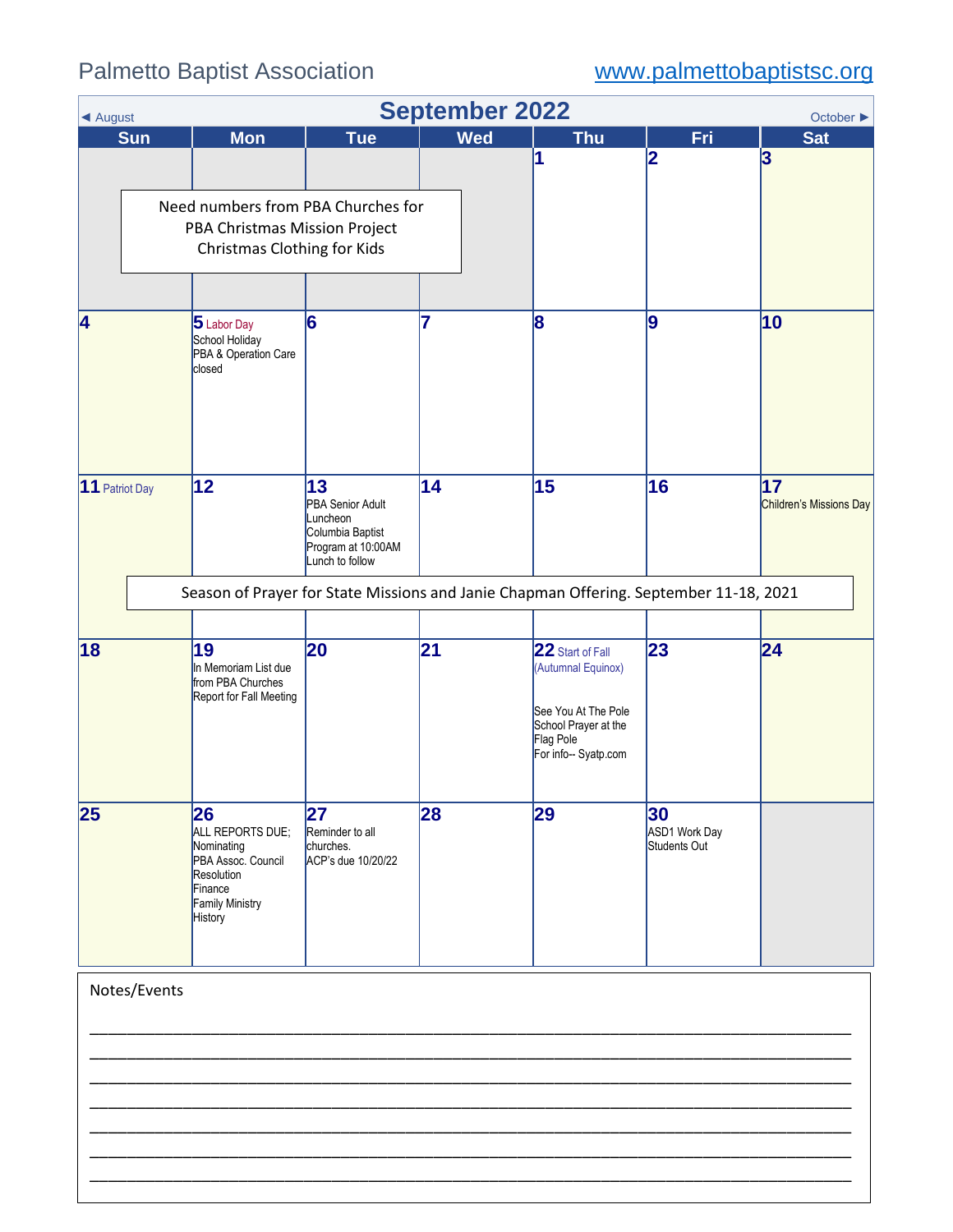<span id="page-9-0"></span>

| ◀ September                                                                                            | <b>October 2022</b><br>November $\blacktriangleright$                                                             |            |                                                                                                                               |                                                                          |     |            |  |  |  |
|--------------------------------------------------------------------------------------------------------|-------------------------------------------------------------------------------------------------------------------|------------|-------------------------------------------------------------------------------------------------------------------------------|--------------------------------------------------------------------------|-----|------------|--|--|--|
| <b>Sun</b>                                                                                             | <b>Mon</b>                                                                                                        | <b>Tue</b> | <b>Wed</b>                                                                                                                    | <b>Thu</b>                                                               | Fri | <b>Sat</b> |  |  |  |
|                                                                                                        |                                                                                                                   |            |                                                                                                                               |                                                                          |     | 1          |  |  |  |
|                                                                                                        | Cooperative Program Offering Month<br><b>Pastor Appreciation Month</b><br>Complete Annual Church Profile 10/20/22 |            |                                                                                                                               |                                                                          |     |            |  |  |  |
|                                                                                                        |                                                                                                                   |            |                                                                                                                               |                                                                          |     |            |  |  |  |
| 2 <br>Cooperative Program<br>Day                                                                       | 3<br>Christmas Mission<br>Applications out to<br>local schools.                                                   | 4          | 5<br>Print Reports for Fall<br>Meeting                                                                                        | 6                                                                        | 7   | 8          |  |  |  |
|                                                                                                        | <b>PBA Christmas</b><br>Mission for local<br>schools.                                                             |            |                                                                                                                               |                                                                          |     |            |  |  |  |
| $\overline{9}$<br>World Hunger Offering                                                                | 10 Columbus Day                                                                                                   | 11         | $ 12\rangle$                                                                                                                  | 13                                                                       | 14  | 15         |  |  |  |
| 16<br><b>PBA Fall Celebration</b><br>Cedar Grove Baptist<br>5:45PM<br>Preacher:<br>Rev. Jamie Crawford | $\overline{17}$                                                                                                   | 18         | 19                                                                                                                            | 20<br>Complete & Submit<br>Annual Church Profile<br>www.sbcworkspace.com | 21  | 22         |  |  |  |
| 23                                                                                                     | 24                                                                                                                | 25         | 26<br>Receive Christmas<br>Mission Applications<br>from<br>Parent/Guardian.<br>PBA Christmas<br>Mission for local<br>schools. | 27                                                                       | 28  | 29         |  |  |  |
| 30                                                                                                     | 31 Halloween                                                                                                      |            |                                                                                                                               |                                                                          |     |            |  |  |  |
| Notes/Events                                                                                           |                                                                                                                   |            |                                                                                                                               |                                                                          |     |            |  |  |  |

\_\_\_\_\_\_\_\_\_\_\_\_\_\_\_\_\_\_\_\_\_\_\_\_\_\_\_\_\_\_\_\_\_\_\_\_\_\_\_\_\_\_\_\_\_\_\_\_\_\_\_\_\_\_\_\_\_\_\_\_\_\_\_\_\_\_\_\_\_\_\_\_\_\_\_\_\_\_\_\_\_\_

\_\_\_\_\_\_\_\_\_\_\_\_\_\_\_\_\_\_\_\_\_\_\_\_\_\_\_\_\_\_\_\_\_\_\_\_\_\_\_\_\_\_\_\_\_\_\_\_\_\_\_\_\_\_\_\_\_\_\_\_\_\_\_\_\_\_\_\_\_\_\_\_\_\_\_\_\_\_\_\_\_\_ \_\_\_\_\_\_\_\_\_\_\_\_\_\_\_\_\_\_\_\_\_\_\_\_\_\_\_\_\_\_\_\_\_\_\_\_\_\_\_\_\_\_\_\_\_\_\_\_\_\_\_\_\_\_\_\_\_\_\_\_\_\_\_\_\_\_\_\_\_\_\_\_\_\_\_\_\_\_\_\_\_\_  $\overline{\phantom{a}}$  ,  $\overline{\phantom{a}}$  ,  $\overline{\phantom{a}}$  ,  $\overline{\phantom{a}}$  ,  $\overline{\phantom{a}}$  ,  $\overline{\phantom{a}}$  ,  $\overline{\phantom{a}}$  ,  $\overline{\phantom{a}}$  ,  $\overline{\phantom{a}}$  ,  $\overline{\phantom{a}}$  ,  $\overline{\phantom{a}}$  ,  $\overline{\phantom{a}}$  ,  $\overline{\phantom{a}}$  ,  $\overline{\phantom{a}}$  ,  $\overline{\phantom{a}}$  ,  $\overline{\phantom{a}}$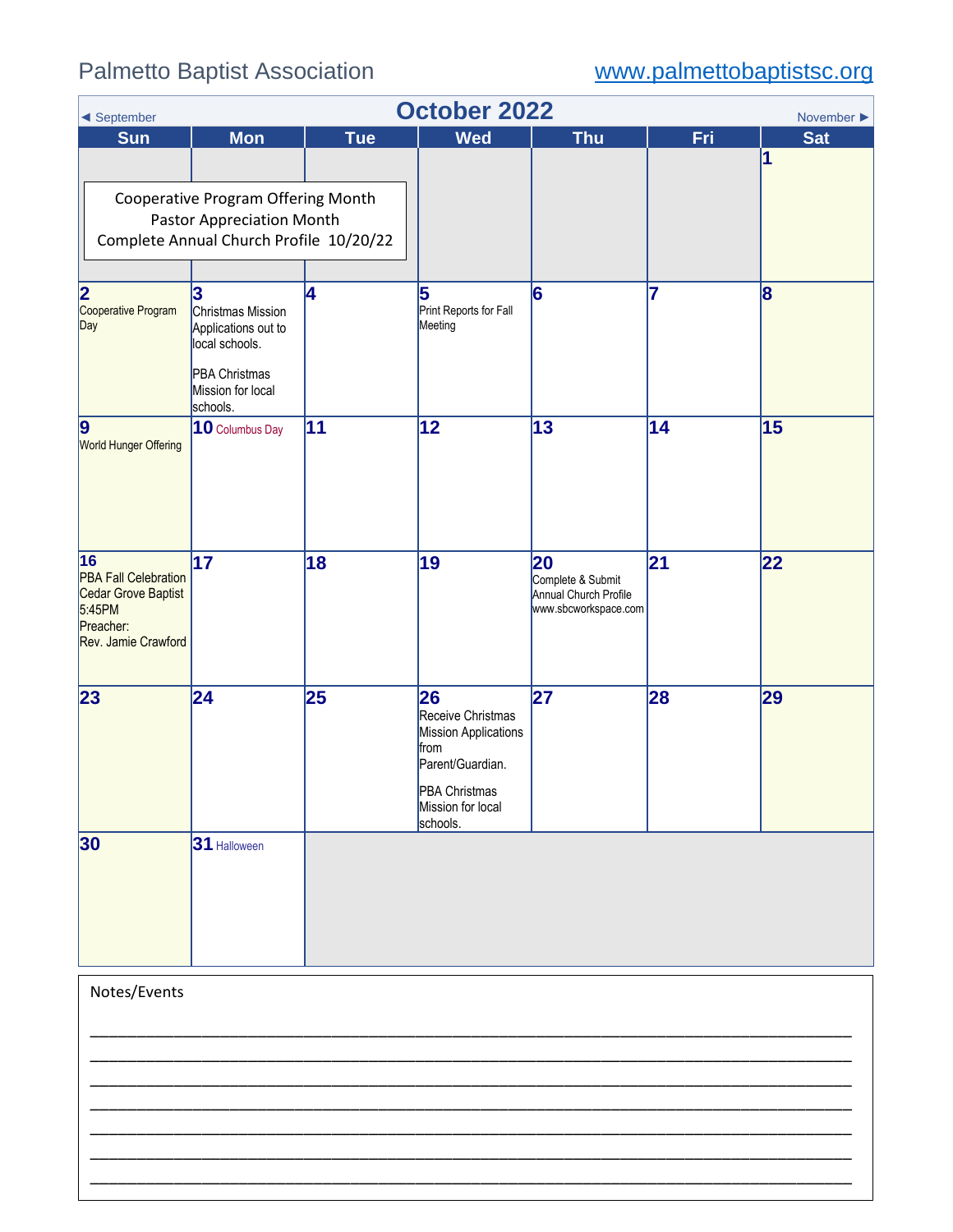<span id="page-10-0"></span>

| <b>November 2022</b><br>December $\blacktriangleright$<br>◀ October |                                                                                                                |                                                             |                  |                                                                                                               |                 |                              |  |  |  |
|---------------------------------------------------------------------|----------------------------------------------------------------------------------------------------------------|-------------------------------------------------------------|------------------|---------------------------------------------------------------------------------------------------------------|-----------------|------------------------------|--|--|--|
| <b>Sun</b>                                                          | <b>Mon</b>                                                                                                     | <b>Tue</b><br>1                                             | <b>Wed</b><br> 2 | <b>Thu</b><br>3                                                                                               | <b>Fri</b><br>4 | <b>Sat</b><br>$\overline{5}$ |  |  |  |
| 6 Daylight Saving<br><b>Time Ends</b>                               | 17<br>Baptist Women's<br>World Day of Prayer<br>Christmas Mission<br>applications to PBA<br>Churches-Christmas | <b>8</b> Election Day                                       | 9                | 10                                                                                                            | 11 Veterans Day | 12                           |  |  |  |
| 13                                                                  | Clothing for Kids<br>$\overline{14}$                                                                           | <b>ASDI Fall School Break</b><br>School Out 11/7-11/8<br>15 | 16               | 17                                                                                                            | 18              | 19                           |  |  |  |
|                                                                     | <b>SCBC Annual Meeting</b><br>Columbia, SC<br><b>First Baptist Church</b><br>Columbia                          |                                                             |                  |                                                                                                               |                 |                              |  |  |  |
| 20                                                                  | 21                                                                                                             | 22                                                          | 23               | $24$ Thanksgiving Day $25$<br>Thanksgiving Holiday 11/23-11/25<br>PBA & Operation Care Closed. School Holiday |                 | 26                           |  |  |  |
| 27                                                                  | 28                                                                                                             | 29                                                          | 30               |                                                                                                               |                 |                              |  |  |  |
| Notes/Events                                                        |                                                                                                                |                                                             |                  |                                                                                                               |                 |                              |  |  |  |